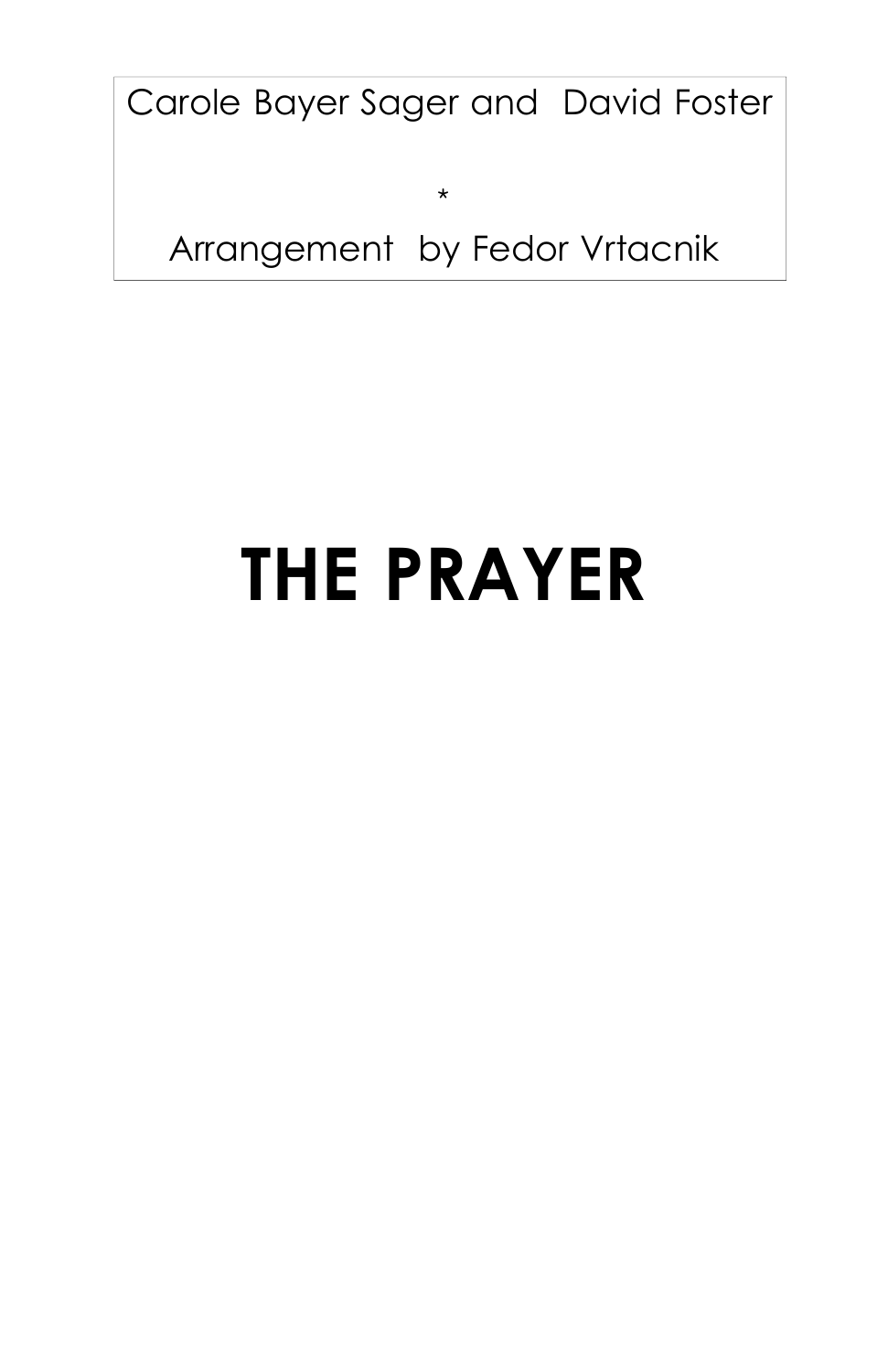## Full score **THE PRAYER**

### **Words and Music by Carole Bayer Sager and David Foster Arrangement made by Fedor Vrtacnik**

|                                  | $\boxed{1}$     | Slow $J=65$<br>$\boxed{2}$ |   | 3 |                          |                                      |   | $\boxed{4}$ poco rall. $\boxed{5}$ <sub>Tempo</sub> $_{50}$ $\boxed{6}$ |                                    |
|----------------------------------|-----------------|----------------------------|---|---|--------------------------|--------------------------------------|---|-------------------------------------------------------------------------|------------------------------------|
| Flute 1                          |                 | mf                         |   |   |                          |                                      |   |                                                                         |                                    |
| Flute 2                          |                 |                            |   |   |                          |                                      |   |                                                                         |                                    |
| Oboe                             |                 |                            |   |   | m f                      |                                      |   |                                                                         |                                    |
| Cor Anglais                      |                 |                            |   |   | $\it mf$                 |                                      |   |                                                                         |                                    |
| Clarinet in $B$ 1                |                 |                            |   |   |                          |                                      |   |                                                                         |                                    |
| Clarinet in $B\ni 2$             |                 |                            |   |   | ब्र                      | ١đ                                   |   | ব                                                                       | $\overline{\bullet}$               |
| Bassoon 1                        |                 |                            |   |   |                          |                                      |   |                                                                         |                                    |
| Bassoon 2                        | شيت و           |                            |   |   | m f                      |                                      |   |                                                                         |                                    |
| Horn in $F_1$                    |                 |                            |   |   | $\overline{\mathit{mf}}$ |                                      |   |                                                                         |                                    |
|                                  |                 |                            |   |   |                          | m f                                  |   |                                                                         |                                    |
| Horn in $F_2$                    |                 |                            |   |   |                          | ₩<br>m f                             |   |                                                                         |                                    |
| Horn in F 3                      |                 |                            |   |   |                          | m f                                  |   | $\overline{\sigma}$                                                     | $\sigma$                           |
| Trumpet in $B$ 1                 | 6               |                            |   |   |                          |                                      |   |                                                                         |                                    |
| Trumpet in $Bb$ 2                |                 |                            |   |   |                          |                                      |   |                                                                         |                                    |
| Trombone 1 $\frac{1}{2}$         |                 |                            |   |   |                          | $_{mf}$                              |   |                                                                         |                                    |
| Trombone 2 $\frac{1}{2}$         |                 |                            |   |   |                          | $\sigma$<br>$\overline{\mathit{mf}}$ |   | v                                                                       | Þ                                  |
| Trombone 3                       | <del>9:1,</del> |                            |   |   |                          |                                      |   |                                                                         |                                    |
| Tuba                             |                 |                            |   |   |                          | $m\widetilde{f}$<br>ाट़              |   |                                                                         |                                    |
|                                  |                 |                            | 幂 |   |                          | $m\tilde{f}$                         |   |                                                                         |                                    |
| Harp-                            |                 |                            |   |   |                          | 磚                                    | 得 | ' इैन                                                                   | † है                               |
| Timpani                          |                 |                            |   |   |                          |                                      |   |                                                                         |                                    |
|                                  |                 |                            |   |   |                          |                                      |   |                                                                         |                                    |
| Drum Set $\overline{\mathbf{H}}$ |                 |                            |   |   |                          |                                      |   |                                                                         |                                    |
| <b>Acoustic Guitar</b>           |                 |                            |   |   |                          |                                      |   | $\frac{1}{100}$<br>$\frac{1}{20}$                                       | ‡8                                 |
| <b>Bass Guitar</b>               | ᠫ᠅ᡏᡎᡟᡃ          |                            |   |   |                          |                                      |   |                                                                         |                                    |
| Female vocal                     |                 |                            |   |   |                          |                                      |   |                                                                         | $f$ ff<br>$I - \text{pray you'll}$ |
| Male voca                        |                 |                            |   |   |                          |                                      |   |                                                                         |                                    |

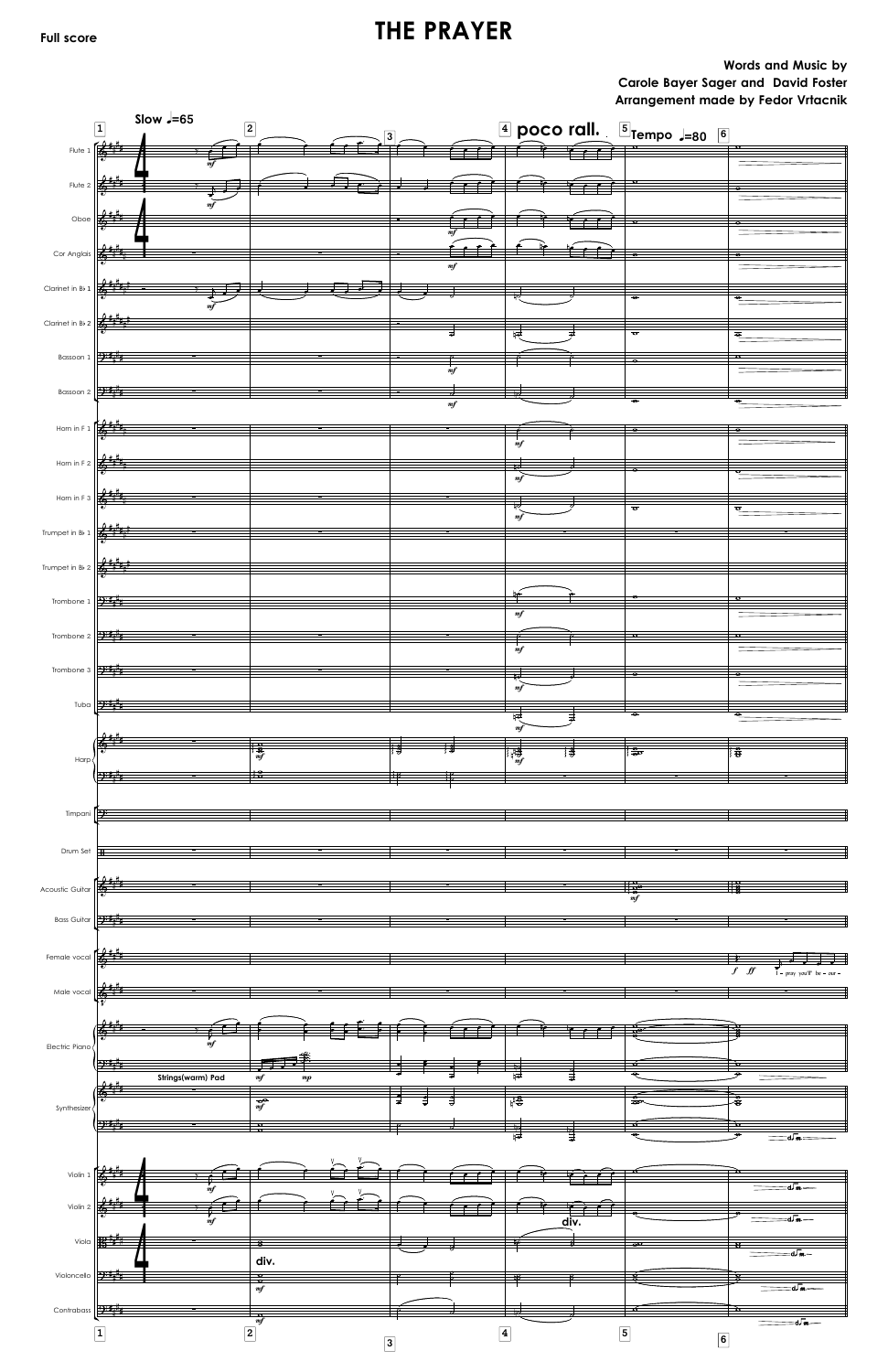|                       | $\overline{A}$<br>$\boxed{7}$                                                 |                                                          | $\boxed{8}$                                     |                                                                                                                         | $\overline{9}$ | Full score |                            |                             | $\boxed{11}$        | $\boxed{12}$ |                                                 | 3                      |
|-----------------------|-------------------------------------------------------------------------------|----------------------------------------------------------|-------------------------------------------------|-------------------------------------------------------------------------------------------------------------------------|----------------|------------|----------------------------|-----------------------------|---------------------|--------------|-------------------------------------------------|------------------------|
|                       | FI. $\mathbb{R}$<br>FL $\frac{1}{6}$                                          |                                                          |                                                 |                                                                                                                         |                |            |                            |                             |                     |              |                                                 |                        |
|                       | $\frac{2\frac{1}{2} + \frac{1}{2}}{2}$                                        |                                                          |                                                 | <u> The Communication of the Communication of the Communication of the Communication of the Communication of the Co</u> |                |            |                            |                             |                     |              |                                                 |                        |
|                       | C.A. $\frac{2+\frac{1}{2}}{\frac{1}{2}}$                                      | <u>and the second contract of the second contract of</u> |                                                 |                                                                                                                         |                |            |                            |                             |                     |              |                                                 |                        |
|                       | CI. <b>STAR</b>                                                               | $\blacksquare$                                           |                                                 | $\mathbf{u}$ , and $\mathbf{u}$ , and $\mathbf{u}$                                                                      |                |            |                            |                             |                     |              |                                                 |                        |
|                       | Cl. $\frac{2+\frac{1}{2}+\frac{1}{2}}{2}$                                     |                                                          |                                                 |                                                                                                                         |                |            |                            |                             |                     |              |                                                 |                        |
|                       | Bsn. <b>9:44</b>                                                              |                                                          |                                                 |                                                                                                                         |                |            |                            |                             |                     |              |                                                 |                        |
|                       | Bsn. 2 1                                                                      |                                                          |                                                 |                                                                                                                         |                |            |                            |                             |                     |              |                                                 |                        |
|                       | $\frac{1}{2}$ Hn. $\frac{2}{3}$                                               |                                                          |                                                 |                                                                                                                         |                |            |                            |                             |                     |              |                                                 |                        |
|                       | $Hn.$ $\frac{2}{3}$                                                           |                                                          |                                                 |                                                                                                                         |                |            |                            |                             |                     |              |                                                 |                        |
|                       | $Hn.$ $\frac{1}{2}$                                                           |                                                          |                                                 |                                                                                                                         |                |            |                            |                             |                     |              |                                                 |                        |
|                       | Tpt. 6 11                                                                     |                                                          |                                                 | ÷                                                                                                                       |                |            |                            |                             |                     |              |                                                 |                        |
| Tbn.                  | Tpt. $\left \frac{2+\frac{1}{2}}{\frac{1}{2}}\right =\frac{1}{2}$<br>بالتلالأ |                                                          |                                                 |                                                                                                                         |                |            |                            |                             |                     |              |                                                 |                        |
| Tbn.                  | <u> ੭ੇ∺ਜ਼ਾਂਭ</u>                                                              |                                                          |                                                 |                                                                                                                         |                |            |                            |                             |                     |              |                                                 |                        |
| Tbn.                  | ドグジャマ                                                                         |                                                          |                                                 |                                                                                                                         |                |            |                            |                             |                     |              |                                                 |                        |
| Tba.                  | <del>الية ترك</del> ا                                                         |                                                          |                                                 |                                                                                                                         |                |            |                            |                             |                     |              |                                                 |                        |
|                       |                                                                               |                                                          |                                                 |                                                                                                                         |                |            |                            |                             |                     |              |                                                 |                        |
| Hp.                   | نزد                                                                           |                                                          |                                                 |                                                                                                                         |                |            |                            |                             |                     |              |                                                 |                        |
| Timp.                 |                                                                               |                                                          |                                                 |                                                                                                                         |                |            |                            |                             |                     |              |                                                 |                        |
| Dr. $\mathbf{H}$      |                                                                               |                                                          |                                                 |                                                                                                                         |                |            |                            |                             |                     |              |                                                 |                        |
| A. Gtr. $\frac{1}{2}$ | $\mathbf{A}^9$                                                                |                                                          | $\mathbf{B} \mathbf{s} \mathbf{u} \mathbf{s}^4$ | $\bf{B}$<br>70                                                                                                          | $E$ (add 9)    |            | $\mathbf{E}(\text{add }9)$ |                             | $\mathbf{A}^9$<br>€ |              | $\mathbf{B} \mathbf{s} \mathbf{u} \mathbf{s}^4$ | $\, {\bf B}$           |
| Bass                  | $9 - 3$                                                                       |                                                          |                                                 |                                                                                                                         |                |            |                            |                             |                     |              |                                                 |                        |
|                       | F.K                                                                           | $\overline{\cdot}$                                       | $\equiv$ $\overline{r}$                         | $\overrightarrow{a}$<br>and-watch - us - where - we - go                                                                |                |            |                            | $\frac{1}{\pi}$ and help us |                     |              |                                                 |                        |
|                       | $_{\rm eyes}$                                                                 |                                                          |                                                 |                                                                                                                         |                |            |                            | to<br>be                    | wise                |              |                                                 | in times when we don't |